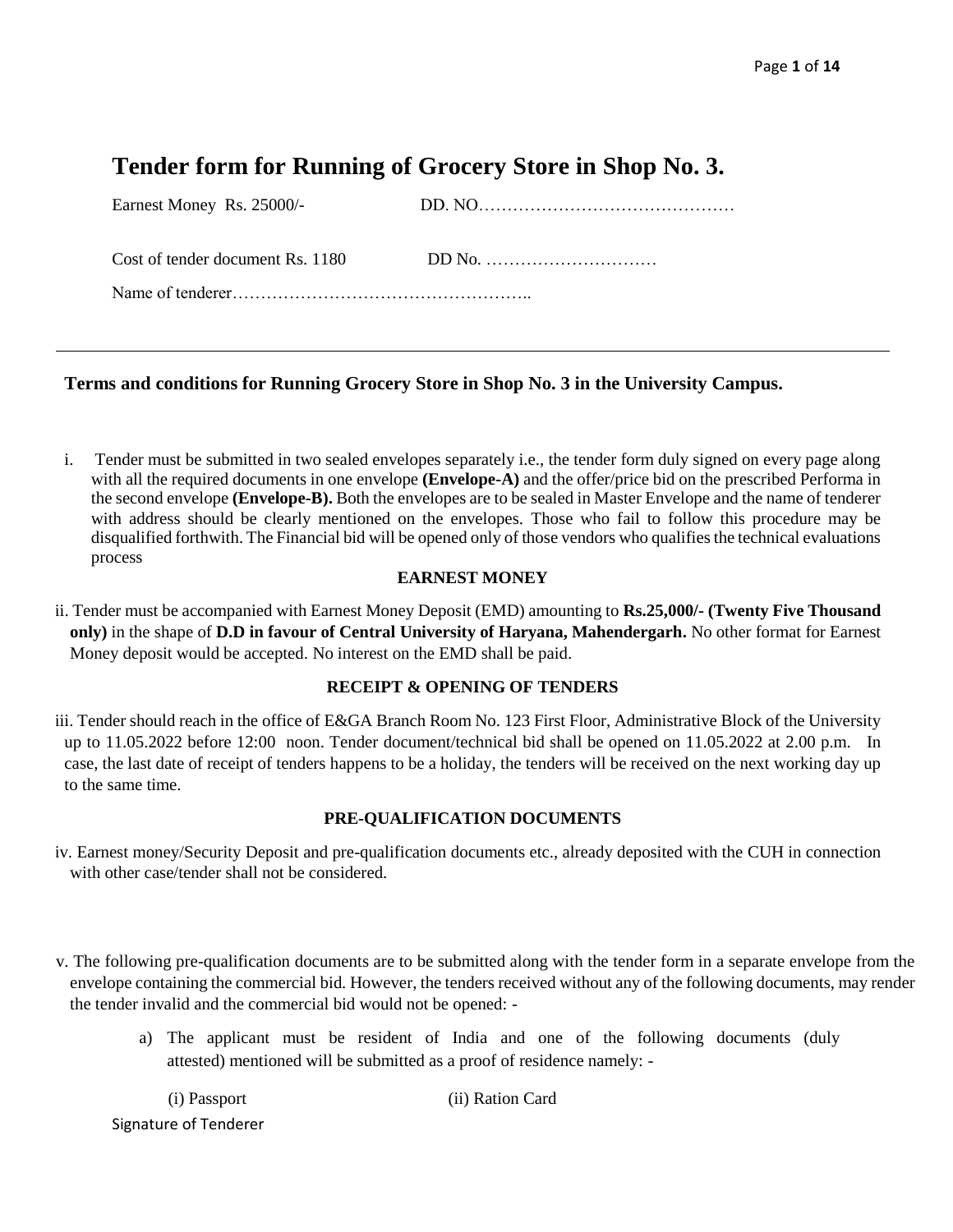(iii) Driving Licence (iv) Water/electricity bill (Latest

(v) Voter Identity Card (vi) Telephone Bill. (BSNL.L.L Latest)

- (vii) Smart Card (viii) Adhar Card
- b) Self-attested photocopy of the Ownership Document, in case of firm a Partnership Deed and Registration Certificate under Companies Act along with memorandum of association etc. as the case may be.
- c) An affidavit to the effect that the applicant/firm either himself/herself or through any partner/Close relation i.e., son/daughter/father/mother does not already have a concurrent licence from the CUH for running the trade mentioned in this tender.
- d) In case of firm/company, self-Attested photocopy of authority to negotiate and sign tender and licence deed on behalf of the firm/company.
- e) Affidavit to the effect that the firm/individual is not blacklisted by Govt. Organization and that no criminal case or any economic offence is pending under any Court of Law/Registered with Police **(Annexure-A).**
- g) Existing contractors of Mess, Canteen, Grocery/General store, Fruit, vegetable and juice corner, Stationary/Photocopier/Printer & typing facility, Laundry/Dry cleaner, Barber shops should submit no dues certificate issued by the University with the tender form in case willing to participate in the Tender. Without no dues certificate tender will be rejected.

## **IMPORTANT NOTE: -**

- (i) This tender form cannot be sold / transferred to anybody who has not purchased the form.
- (ii) Only original purchaser of the form has right to bid. No bid can be made on behalf of the purchaser.
- (iii) The person who gives his tender to other person shall be debarred for next two years from dealing with the CUH.
- (iv) Price bid once submitted with tender cannot be revised (unless or otherwise negotiated after opening of tender/bid).
- (v) The person who backs out after bidding will be debarred for next three years from dealing with the CUH. His / her earnest money shall also be forfeited.
- vi. If more than one tender is received from one / single firm or its partners or director of the company the tender with the highest bid from the said firm will be entertained.
- vii. Vice Chancellor, CUH, reserves the right to accept or reject any or all the tenders without assigning any reason whatsoever and without any prior notice to the tenderers whatsoever.
- viii. Licence fee should be mentioned both in figures as well as in words, wherever required.
- ix. The authorised representatives of the University shall have right to inspect the Store without any notice and can seal the Shop in case of violation of terms & conditions.
- x. The decision of the Vice-Chancellor with regard to any matter pertaining to running of Grocery/General/Stationary Store in Shop No. 3 will be final.
- xi. The licensee shall be responsible for proper maintenance of fixtures, furniture, if any given by the University and shall compensate the University for damages or loss occurring during the period of contract.
- xii. The licensee shall be responsible for the quality of any article served in the Store.
- xiii. Price list of items duly framed  $\&$  signed should be displayed outside the Store.
- xiv. The licensee shall supply to the University the list of the staff working in the store along with their contact numbers and addresses.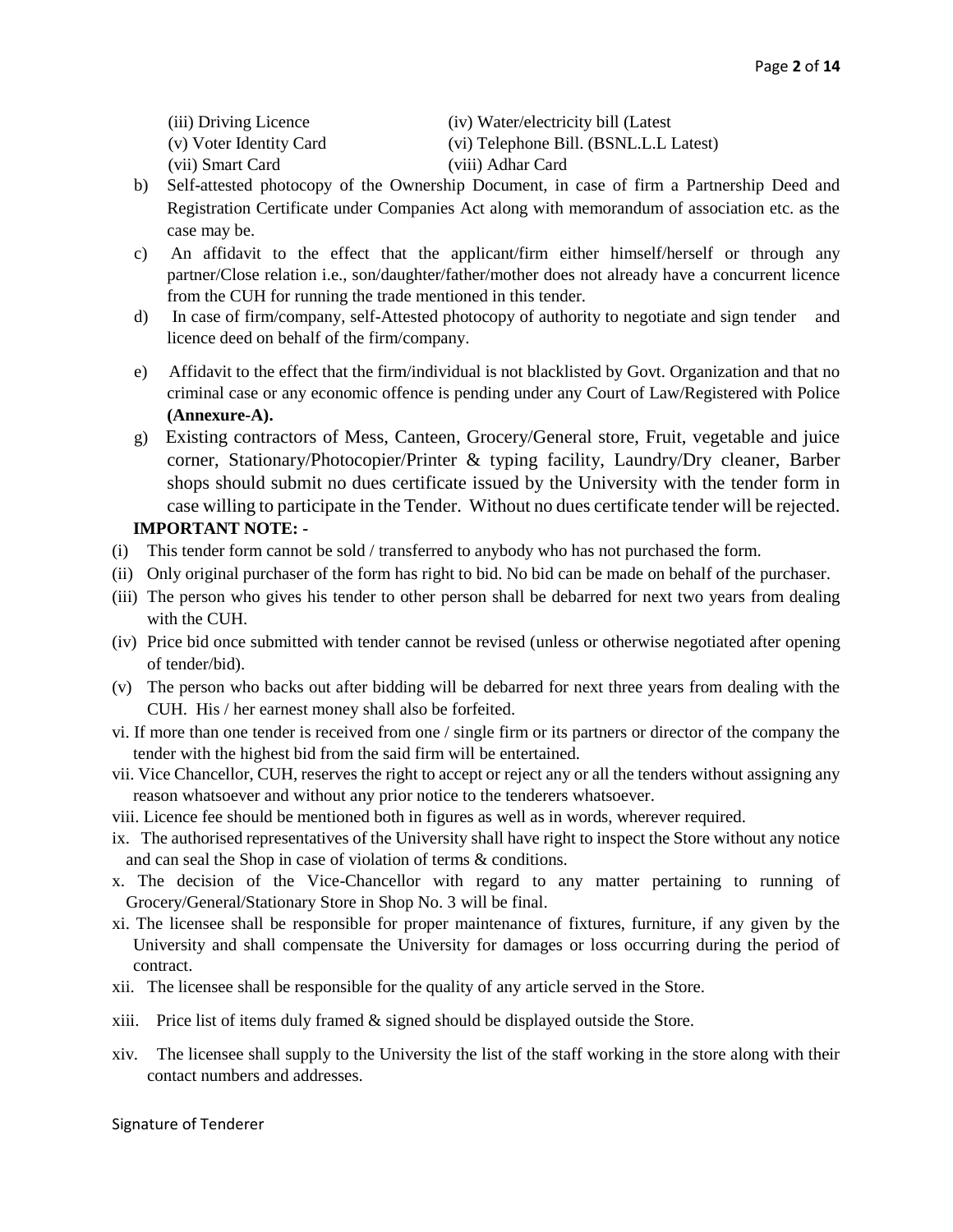- xv. No employee of the licensee, employed in the Store, should be suffering from any Infectious disease.
- xvi. The service staff will have to wear proper uniform and the licensee shall be responsible for their good conduct and behavior.
- xvii. The licensee shall not sublet the Store during the period of Allotment.
- xviii The Licensee shall be bound to keep the premises neat, clean and tidy at all the time.
- xix Store premises and storage units may be inspected by the Committee constituted by the competent authority of the University at any time for checking hygiene, cleanliness and quality.
- xx The performance security deposited by the Contractor according to the terms of Contract shall be refunded only after the expiry of the contract and no interest shall be paid on the same.
- xxi The University will not be responsible for any type of compensation, if any labour is injured while on duty.
- xxii In case of failure or breach of any term and condition of the contract, the University shall have the right to-
	- (a) Lock the premises and
	- (b) Forfeit the security/or any other dues. (Decision of the competent authority shall be final)
- xxiii The contractor has to maintain attendance register for his worker. Also their credential must be verified by the police.

#### **DOCUMENTS/PAYMENTS TO BE SUBMITTED BY SUCCESSFUL TENDERER (S)**

- 1. (i). Documents/Payments are to be submitted / deposited by the successful bidder within 7 days from the issue of licence memo or before taking over the possession of the premises whichever is earlier. **The possession of the premises will be given only after the submission of the following documents/payments:** 
	- (a) Licence Deed on Non-Judicial Stamp Papers Worth Rs.10/-

(b) Licensee should deposit the Police verification Report receipt within 15 days of taking over the possession and must deposit the Police Verification Report within 3 months from the issue of the allotment letter.

(d) Licensee should deposit the performance security amounting to Rs. 50000/- (Fifty thousand Rupees) in the shape of DD in Favour of Central University of Haryana valid for one year and six month. No interest on performance security shall be paid.

2. The period of Tender shall initially be for a period of one year (subject to satisfactory services) and can be extended further on mutual consent of both the parties.

#### **POSSESSION OF THE PREMISES**

3. Failure to occupy the premises within **10 days** of issue of acceptance/licence letter may result in forfeiture of earnest money and cancellation of licence. In case the licensee, after acceptance of letter of licence of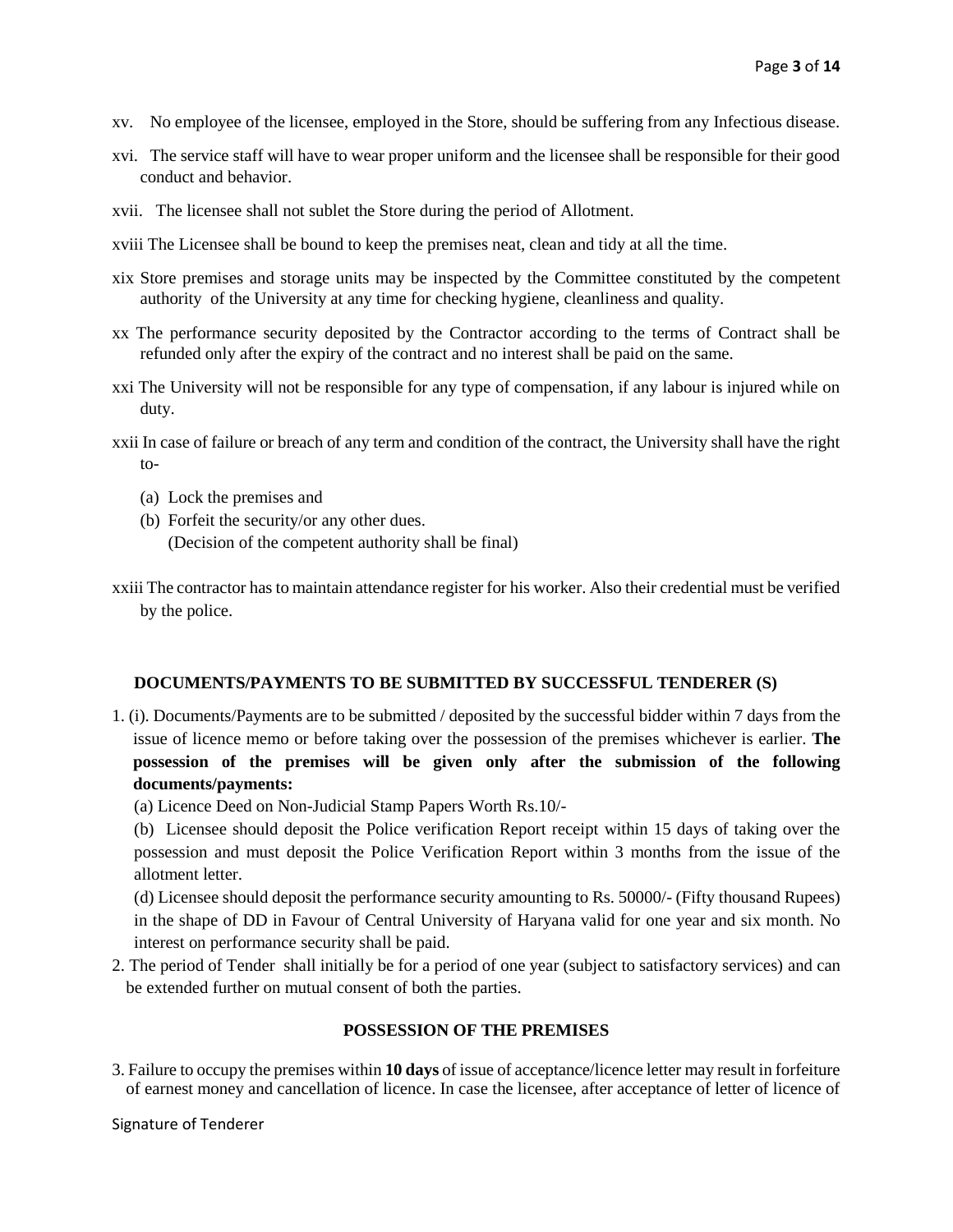the premises, fails to furnish all the required documents and take possession of the said premises within **10 days** from the date of issue of letter of licence, he shall be charged monthly rent and electricity and water charges from such date up to the period/date, alternative arrangements for running the said premises are made by the University.

- 4. The licence will be allotted for one year which is awardable in order of highest bid. In case the first highest bidder backs out and fails to take possession of the premises he/she will be debarred for three years and the earnest money shall be forfeited and the next two tenderer(s) in order of licence fee rates/bids may be considered for/offer the license as per direction of the Authority. If, the next two tenderer(s) also back(s) out and fail(s) to take possession of the premises, their earnest money shall also be forfeited, debarred for next two years, the tender may be cancelled and the fresh tender will be floated.
- 5. The licensee shall use the premises solely for the purpose for which it has been licensed out, and for no other purpose and he shall not part with the premises/sub-let the premises to any one directly or indirectly.

#### **PAYMENT OF LICENCE FEE**

6. The licensee shall pay to the licensor monthly rent in advance and without demand by  $7<sup>th</sup>$  of each month along any other tax/Cess imposed or revised by the competent authority from time to time. The monthly rent for the first month shall be paid within **15 days** from the issue of letter/memo. of licensing out of the said space and before taking possession. In case of failure to pay, licence is liable to be withdrawn. The licensee shall pay interest @18% p.a. on licence fee due from him, if he/she does not pay the same on due date, but will not be permitted to do so beyond one month and thereafter his licence is liable to be cancelled and the security forfeited.

#### **PAYMENT OF ELECTRICITY CHARGES**

- 7. In addition to the licence fee the licensee shall pay the bills of electricity according to the reading of electricity meter to be installed by the University. In case separate electricity meter is not installed, the licensee shall pay the charges of electricity at flat rates as fixed by the University auhorities from time to time. The licensee will pay the electricity bills raised by the University within 10 days from the issue of bill failing which the electricity supply will be disconnected without any intimation and the arrears if any will be adjusted from the amount of security deposit.
- 8. The licensee will deposit the amount of performance security in shape of crossed Bank Draft (of any scheduled bank at Mahendergarh), in favour of Central University of Haryana.
- 9. The performance security or remainder thereof, if not forfeited shall be refunded to the licensee after the expiry of the license, after the vacation of the premises by the licensee and after adjusting dues, if any.

#### **LICENCE DEED**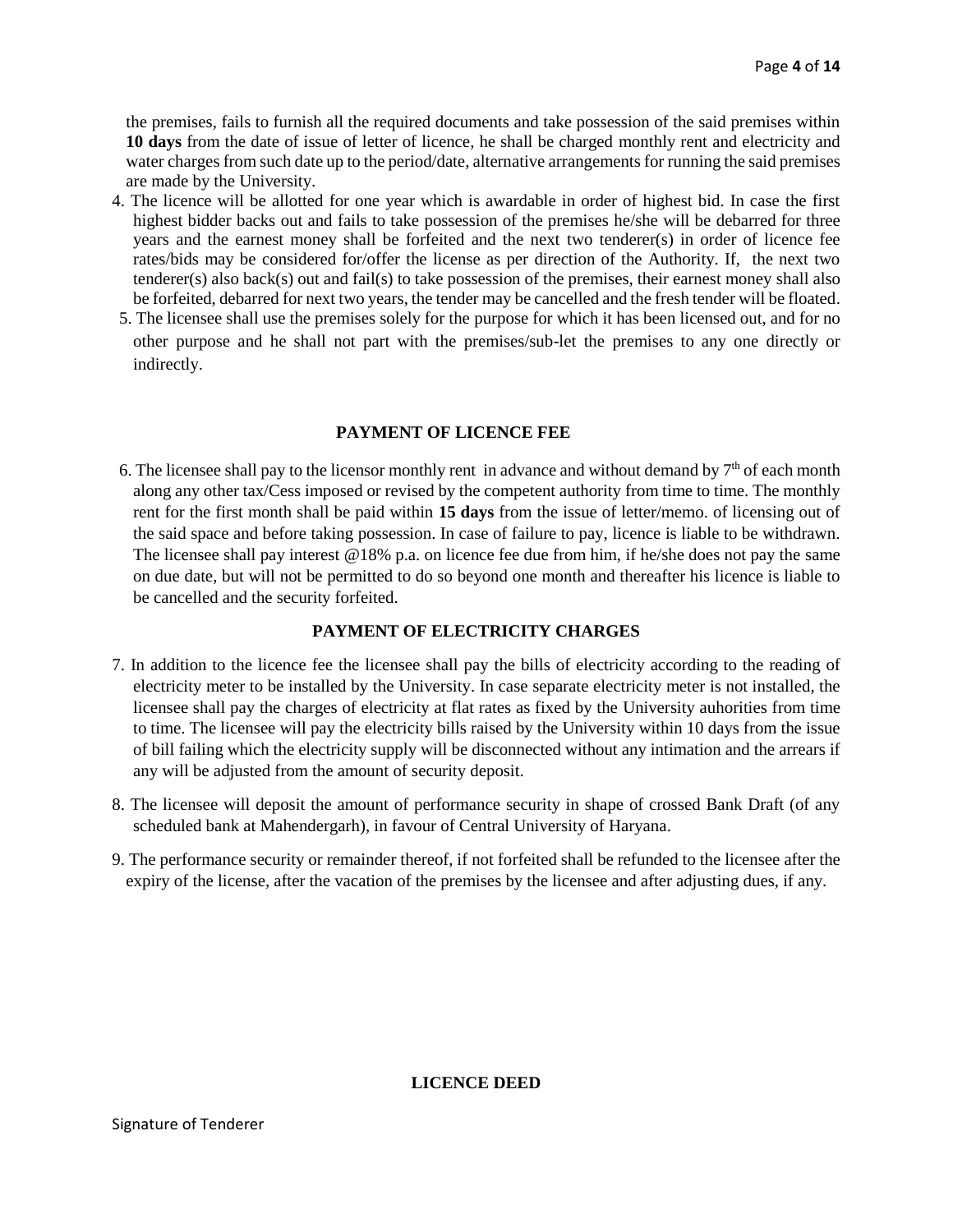10. The licensee shall execute necessary licence deed specifying the terms and conditions as mentioned herein, on the Non-judicial stamp papers worth Rs.10/- at his own cost, within **15 days** from the issue of licence memo, along with other documents/payments.

### **SPECIFIC CONDITION**

11. The licensee will not keep anything such as table/chair, display counter, equipment or empty boxes etc. outside the shop/space allotted, failing which necessary action will be initiated.

### **MAINTENANCE OF THE PREMISES**

- 12. (a) The licensee shall keep the premises in a clean sanitary and tenable condition and shall pay for the cost of making good any damage there to or to adjacent premises, caused by negligence or misuse of premises by the licensee or before taking over possession whichever is earlier and shall indemnify the licensor against any loss/damage/additions/alterations to the premises.
	- (b) The licensee shall not store empty packing cases or baskets or any goods or any other material on the open space around the premises or any other place from where such goods or material may be visible from outside. The area in front of the said premises shall not be encroached upon and used or allowed to be encroached upon or used for any purpose other than the public passage. The licensee shall not make any addition or alternation in or around the premises without the written consent of the Vice Chancellor, CUH.
	- (c) The licensee would provide dust free, mosquito/fly free environment. The conditions, which increase the infection, shall not be allowed. The licensor reserves the right to issue directions from time to time for proper sanitation and cleanliness of the premises. These will have to be followed by the licensee.
	- (d) In case of failure to implement the directions regarding condition and sale of the products and maintenance of the premises, *a fine to be imposed upon the licensee for 1st, 2nd and 3rd violations respectively by the Committee (constituted by Vice Chancellor)*. The tender is also liable to be terminated by the Vice Chancellor, CUH.

The decision of the Vice Chancellor, CUH, in this case shall be final and binding.

- (e) The penalty fine so imposed for violation must be deposited within stipulated period failing interest @12% will be charged.
- 13. The licensee shall ensure promptness of service at the counter and shall appoint necessary staff for the purpose and shall also ensure that there is no mismanagement on his part or his agents and servants. In case of failure, to implement the directions regarding service at the counter, suitable fine may be imposed by the University, and his/her licence is also liable to be terminated by the Vice Chancellor, CUH.
- 14. The licensee shall pay during the terms of licence all the Central/Local taxes and cess for the time being imposed or assessed on the premises by the competent authority from time to time. The licensee shall pay service tax on the licence fee as notified by the Central Exercise Commissionerate from time to time. The Service Tax should be deposited along with monthly licence fee.
- 15. (a) No obnoxious trade like Bidi, Cigarette, Pan Masala etc., shall be carried on at the premises. The licensee shall ensure strict 'NO SMOKING' inside the premises.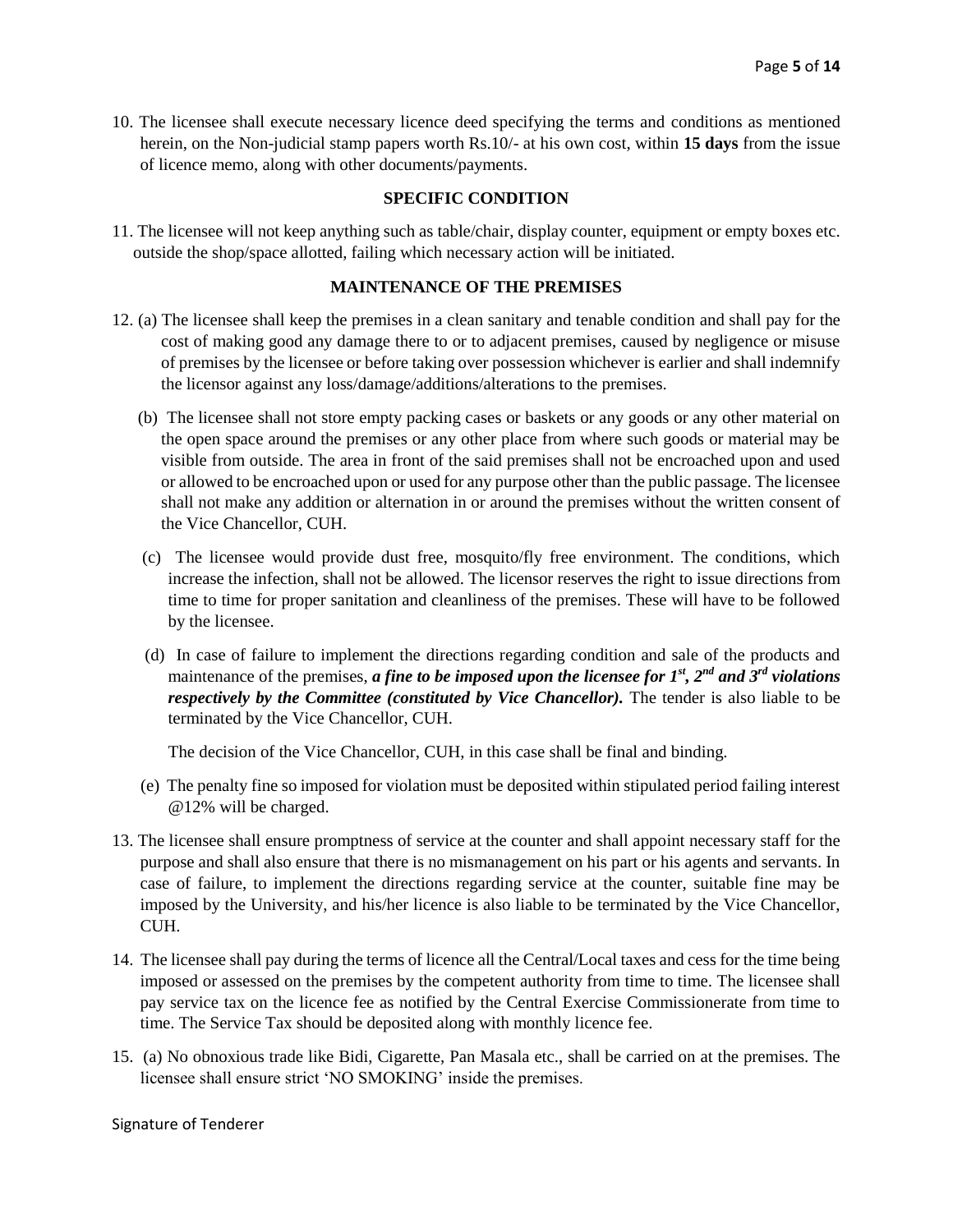(b) Sale/Stock of Bubble Gum/Chewing-gum and spitting is banned in the CUH premises. Hence, the licensee will not stock/sell Bubble Gum/Chewing-gum or toffees with gum ingredients at the shop/site, failing suitable penalty will be imposed.

- 16. Neither this licensee nor any of the rights conferred by it shall be transferred or assigned to any other person, nor shall premises or any part thereof be sublet directly or indirectly.
- 17. (a) The licensee shall not employ any child labour(s) in contravention of the LABOUR EMPLOYMENT ACT, 1970.

 (b) The licensee will be fully responsible for implementation of Labour Laws/Shops & Establishment Legislation including minimum wages, ESI, P.F & Workmen Compensation etc.

18. The licensee would be required to make necessary fire safety arrangement in the shop and also install appropriate number of fire extinguishers to ensure safety and security of the public, self and the CUHs property.

### **VACATION/TERMINATION NOTICE**

19. Notwithstanding anything contained in condition as above, the licensor shall be at liberty to terminate this licence by giving **30 days** clear notice ending with the expiry of that month of licence without assigning any reason whatsoever. However, the licensee may terminate this licence by giving **60 days** clear notice ending with the expiry of the month of licence. In this case he/she will be debarred for participating in the tender process initiated for allotment of the same shop/site subsequent to his/her vacation notice and 50% of the one month licence fee will be charged/deducted from the licensee and the same will deducted from his security deposit (including the cost of re-tendering).

However, the Vice Chancellor, CUH reserves the right to allot the licence to the  $2<sup>nd</sup>$  or  $3<sup>rd</sup>$  highest bidder, in case the initial licensee opts to terminate the licence any time during the period of initial allotment of the licence.

### **BUSINESS TIMINGS OF THE PREMISES**

20. The timings of the said premises for providing services shall be from **06:00 A.M to 10:00 P.M,** everyday. Non opening of premises without any valid reason is not allowed. The presence of licensee or his persons shall be ensured during the said working hours; otherwise it would be a violation of the terms and conditions calling for termination of licence followed by eviction.

#### **ARBITRATION**

21. Any dispute arising out of this contract at any stage shall be referred to the Vice Chancellor, CUH whose decision shall be final and binding upon both the parties.

## **VACATION OF THE PREMISES AFTER EXPIRY/REVOCATION OF LICENCE**

22. The licensee shall deliver the vacant possession of the premises to the CUH after the expiry or revocation of the licence. In case, the licensee fails to handover the vacant possession after expiry of licence period, he well be liable to pay Penal Rent equal to 5 times of monthly licence fee after the licence period has expired unless it is extended by the Vice Chancellor, CUH. In case of non-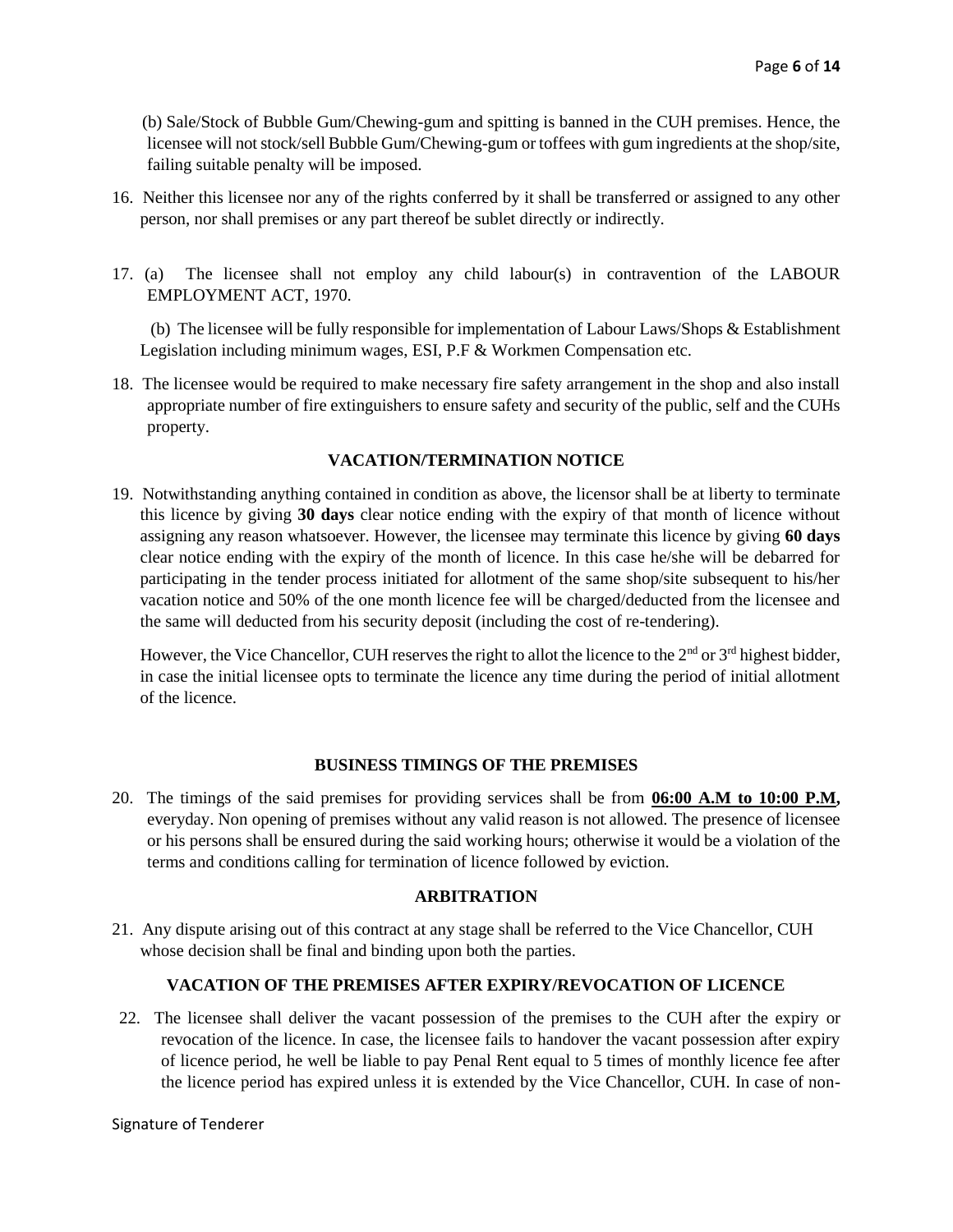deposit of the fine as above, the same is liable to be deducted from the security deposit.

- 23. The Vice Chancellor, CUH may modify, impose or relax any clause in the terms and conditions.
- 24. In case of breach of any of the terms and conditions of the licence, the Vice Chancellor, CUH may revoke this licence and forfeit the Performance Security/EMD and the licensee shall thereupon forfeit all the rights hereunder, and shall remain liable for any sum then due, from him and also for any damage or loss which may be caused to the licensor by reason of such default or for making any alternative arrangement for running the said premises.

I/We accept all the terms and conditions mentioned above.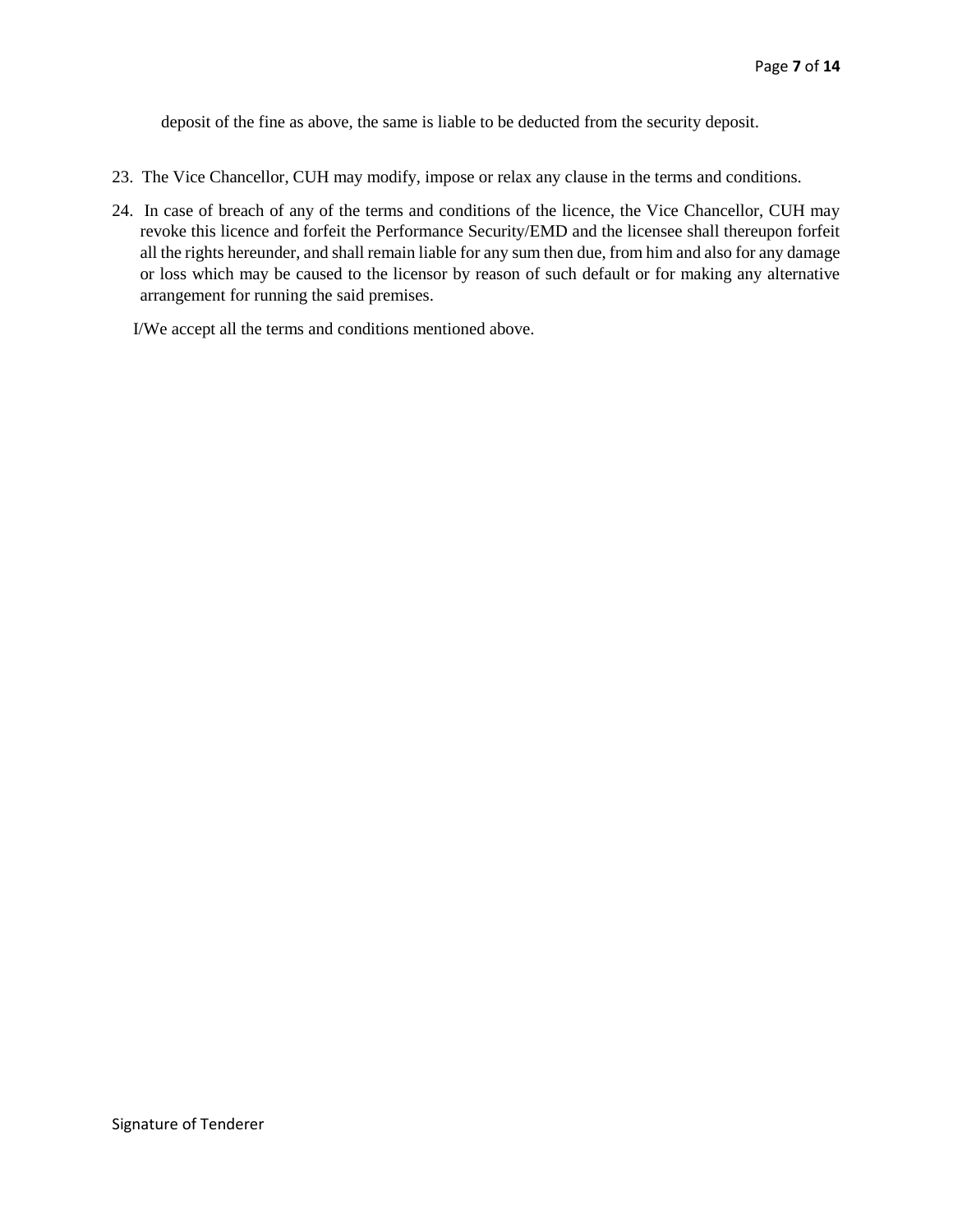# **EMD detail:**

| Demand Draft No   |
|-------------------|
| Dated             |
|                   |
| At scheduled Bank |
|                   |

# **Tender form Payment Detail**

| At scheduled Bank |
|-------------------|
|                   |

**PAN Number**(Enclose attested Photocopy)

Affix attested latest Passport Size Photograph with date.

# **(Signature of tenderer)**

(Individual/Firm/company/other)

(Affix stamp except individuals)

| Dated: |
|--------|
|        |
|        |
|        |
|        |
|        |
|        |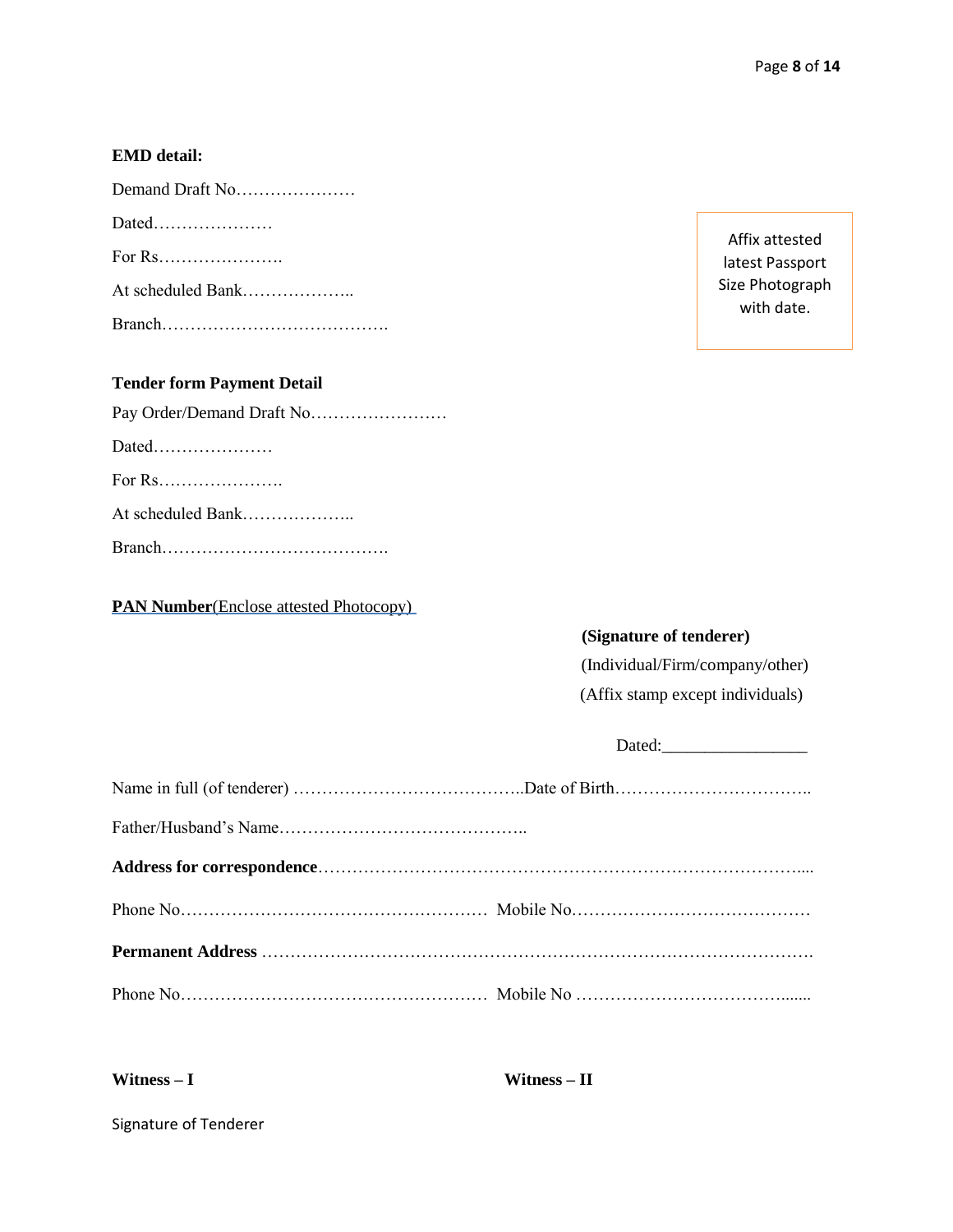| Phone No $\dots \dots \dots \dots \dots \dots \dots \dots \dots \dots \dots$ |
|------------------------------------------------------------------------------|
|                                                                              |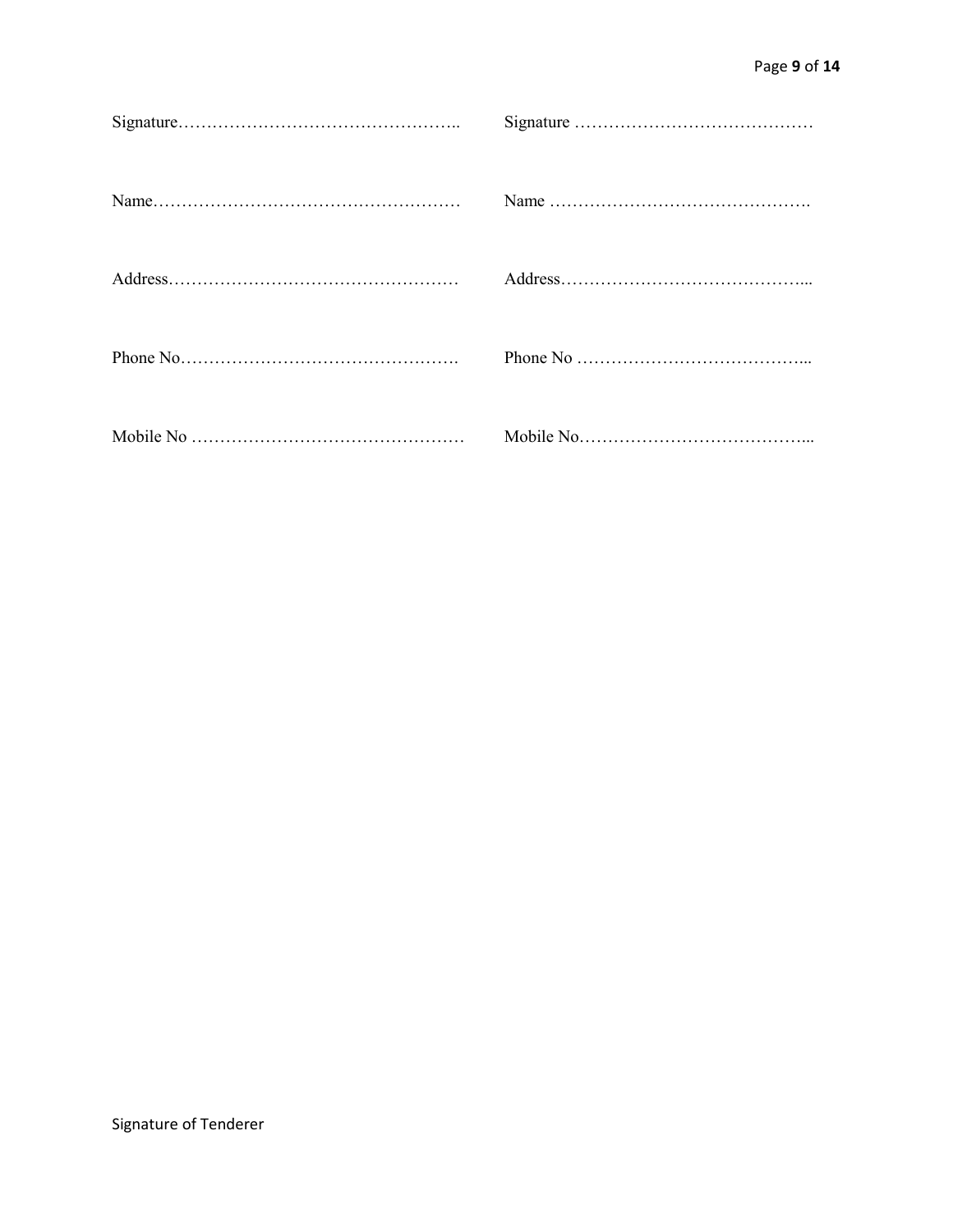# **Documents to be placed in Envelope -A (Technical Bid)**

- (a) Residence Proof (Identity Proof)
- (b) Self-attested Photocopy of ownership/partnership deed document in case of firm.
- (c) An affidavit to the effect that the applicant/firm either himself/herself or through any partner/close relation i.e son/daughter/father/mother does not already have a concurrent licence from the Central University of Haryana, Mahendergarh for running the trade mention in the tender form.
- (d) Self-Attested Photocopy of authority to negotiate and sign tender and licence deed on behalf of the firm/company
- (e) Self-Attested Passport Size Photographs pasted on the tender form at last page.
- (f) Affidavit to the effect that the firm/individual is not blacklisted by Govt. Organization and that no criminal case or any economic offence is pending under any Court of Law/Registered with Police **(Annexure-A).**
- (g) DD on Account of Cost of Tender Form
- (h) DD on Account of Earnest Money
- (i) Tender Form duly signed
- (j) PAN No. (Optional)
- (k) Existing contractors of Mess, Canteen, Grocery/General store, Fruit, vegetable and juice corner, Stationary/Photocopier/Printer & typing facility, Laundry/Dry cleaner, Barber shops should submit no dues certificate issued by the University with the tender form. Without no dues certificate tender will be rejected.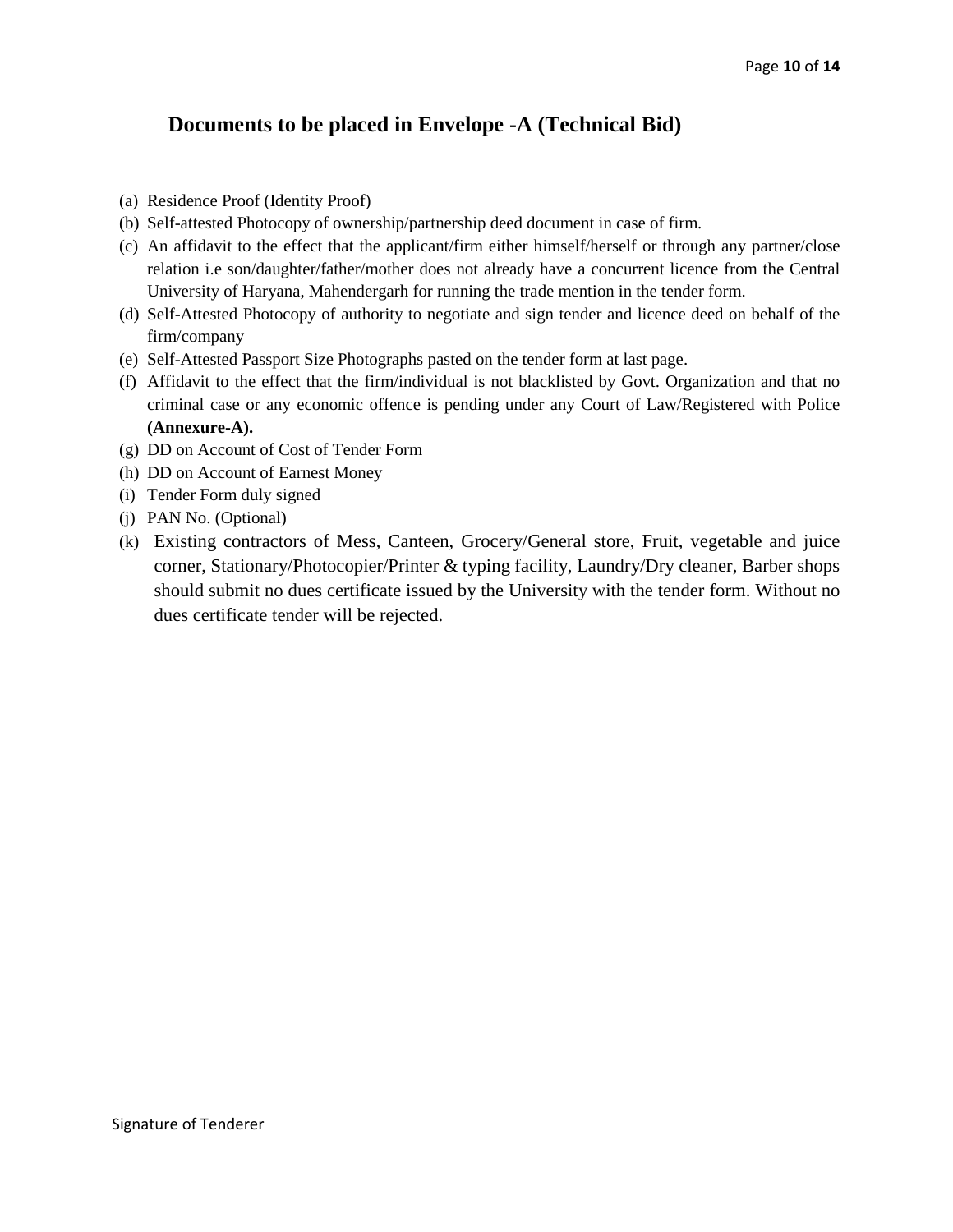# **Documents to be placed in Envelope-B (Financial Bid)**

**1.** Price Bid/offer **(Annexure-I)**

## **Checklist for submission of tender**

(This checklist duly filled should be enclosed with the tender from)

# **All the documents enclosed with the tender form should be page marked and signed.**

Name of the tenderer:-\_\_\_\_\_\_\_\_\_\_\_\_\_\_\_\_\_\_\_\_\_\_\_\_\_\_\_\_\_\_\_\_\_\_\_\_\_\_\_\_\_\_\_\_\_\_\_\_\_\_\_

Name of work: - Tender for running Grocery/General/Stationary Store in Shop No. 3.

| Sr.<br>No.       | Documents                                                                                                                                                                                                                                                                                                                                                    | Photocopy<br>Yes/No | enclosed | Page No. |
|------------------|--------------------------------------------------------------------------------------------------------------------------------------------------------------------------------------------------------------------------------------------------------------------------------------------------------------------------------------------------------------|---------------------|----------|----------|
| 1.               | All the pages of tender form are signed (please                                                                                                                                                                                                                                                                                                              |                     |          |          |
|                  | write Yes/No)                                                                                                                                                                                                                                                                                                                                                |                     |          |          |
| 2.               | Earnest money                                                                                                                                                                                                                                                                                                                                                |                     |          |          |
| $\overline{3}$ . | <b>Tender Form cost</b>                                                                                                                                                                                                                                                                                                                                      |                     |          |          |
| $\overline{4}$ . | Residence Proof duly attested                                                                                                                                                                                                                                                                                                                                |                     |          |          |
| 5.               | Self-attested Photocopy of ownership/partnership<br>deed document in case of firm                                                                                                                                                                                                                                                                            |                     |          |          |
| 6.               | Self-Attested photocopy of authority to negotiate<br>and sign tender and licence deed on behalf of the<br>firm/company                                                                                                                                                                                                                                       |                     |          |          |
| 7.               | Self-attested Passport size photographs pasted on<br>the tender form at last page.                                                                                                                                                                                                                                                                           |                     |          |          |
| 8.               | Affidavit to the effect that the firm/individual is<br>not blacklisted by any Govt. Organisation.                                                                                                                                                                                                                                                            |                     |          |          |
| 9.               | An affidavit to the effect that the applicant /firm<br>himself/herself<br>either<br>thorough<br><b>or</b><br>any<br>partner/close<br>relation<br><i>i.e.</i> ,<br>son/daughter/father/mother does not already have<br>a concurrent licence from the Central University<br>of Haryana, Mahendergarh for running the trade<br>mention in the tender form.      |                     |          |          |
| 10.              | <b>PAN Number</b>                                                                                                                                                                                                                                                                                                                                            |                     |          |          |
| 11.              | Existing contractors of Mess, Canteen,<br>Grocery/General store, Fruit, vegetable and<br>juice corner, Stationary/Photocopier/Printer<br>& typing facility, Laundry/Dry cleaner,<br>shops should submit no<br><b>Barber</b><br>dues<br>certificate issued by the University with the<br>tender form. Without no dues certificate<br>tender will be rejected. |                     |          |          |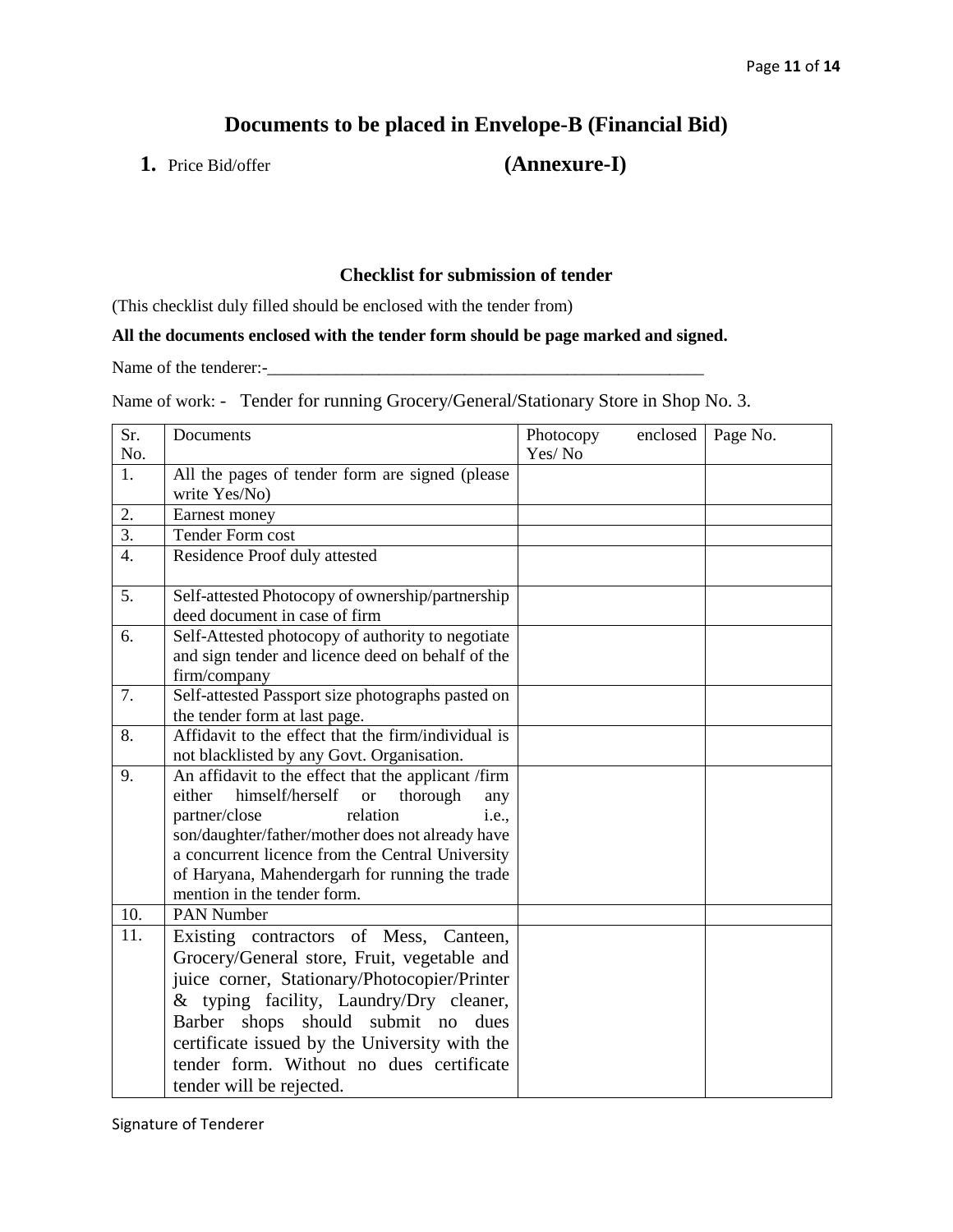| $\overline{\phantom{a}}$<br>$\overline{\phantom{0}}$ | mention<br>12.327<br>- ^ +   ^ ^ + *<br>ouier<br><b>All</b> |  |
|------------------------------------------------------|-------------------------------------------------------------|--|

Note:

Tender form for running Grocery/General/Stationery Store in Shop No. 3 in University and other documents should be submitted in a separate envelope and should be marked as "A" and written **tender documents for Running** Grocery Store in Shop No. 3 **. Name of the tenderer should also be written on the envelope.**

Price Bid/Offer should be submitted separately in a sealed envelope and should be marked as envelope "B" **price Bid for** Grocery/General/Stationary Store in Shop No. 3**.** Name of the tenderer/bidder should also be written on the envelope. **There should be no cutting / overwriting in quoting the price bid.**

Both the envelopes are to be sealed in Master envelope, Name of Tenderer with address, and Name of work should be clearly mentioned on the envelopes.

#### **Tender form is not transferable Date:-----------------**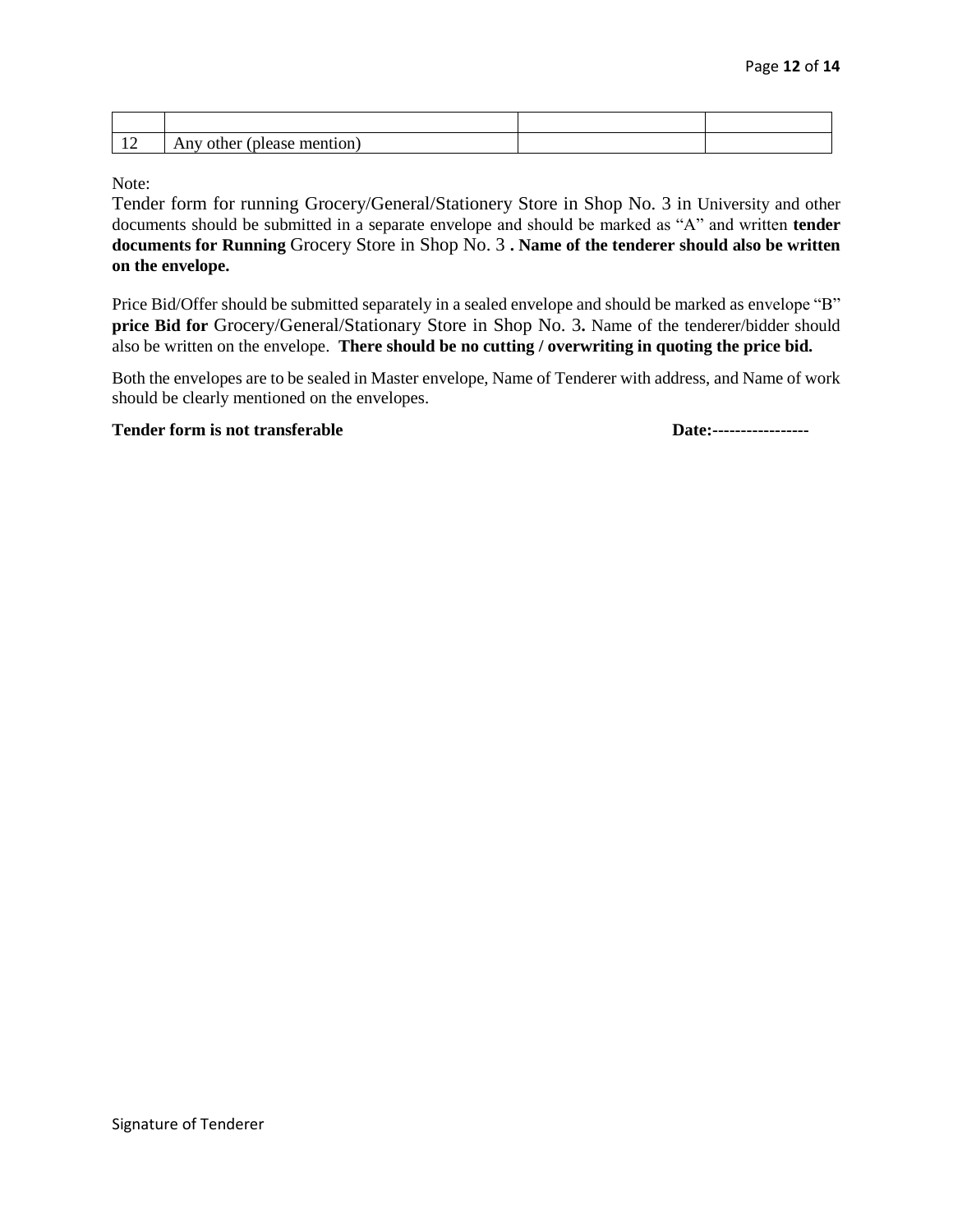### **ANNEXURE – A (To be placed in Envelope A/Technical Bid)**

#### PROFORMA FOR AFFIDAVIT

#### **TO BE WRITEN ON NON-JUDICIAL STAMP PAPER OF RS.10/-**

### (TO BE ATTESTED BY A MAGISTRATE IST CLASS OR OATH COMISSIONER)

I, ……………………………………………….S/o………. …………………………………

R/o………………………………. Police Station………………………….District……………………

Contractor/partner, + or sole propriety (Strike out the work which is not applicable) of (firm on contractor) I. I am/my firm/companies is not blacklisted by the Union or State Govt./Organisation.

- II. No individual/firm/companies blacklisted by the Union or State Government or any partner or shareholder thereof, have any connection directly with or has any subsisting interest in business of my firm.
- III. I am or my partners are not involved / convicted in any criminal case/economic offence and no criminal case/economic offence is pending against me or my partner in any court of Law/Registered with police.

Dated……………………… Deponent…………………………

#### **VERIFICATION**

I do hereby solemnly declare and affirm that the above declaration is true and correct to the best of my knowledge and belief. No part of it is false and it conceals nothing.

Deponent…………………………...